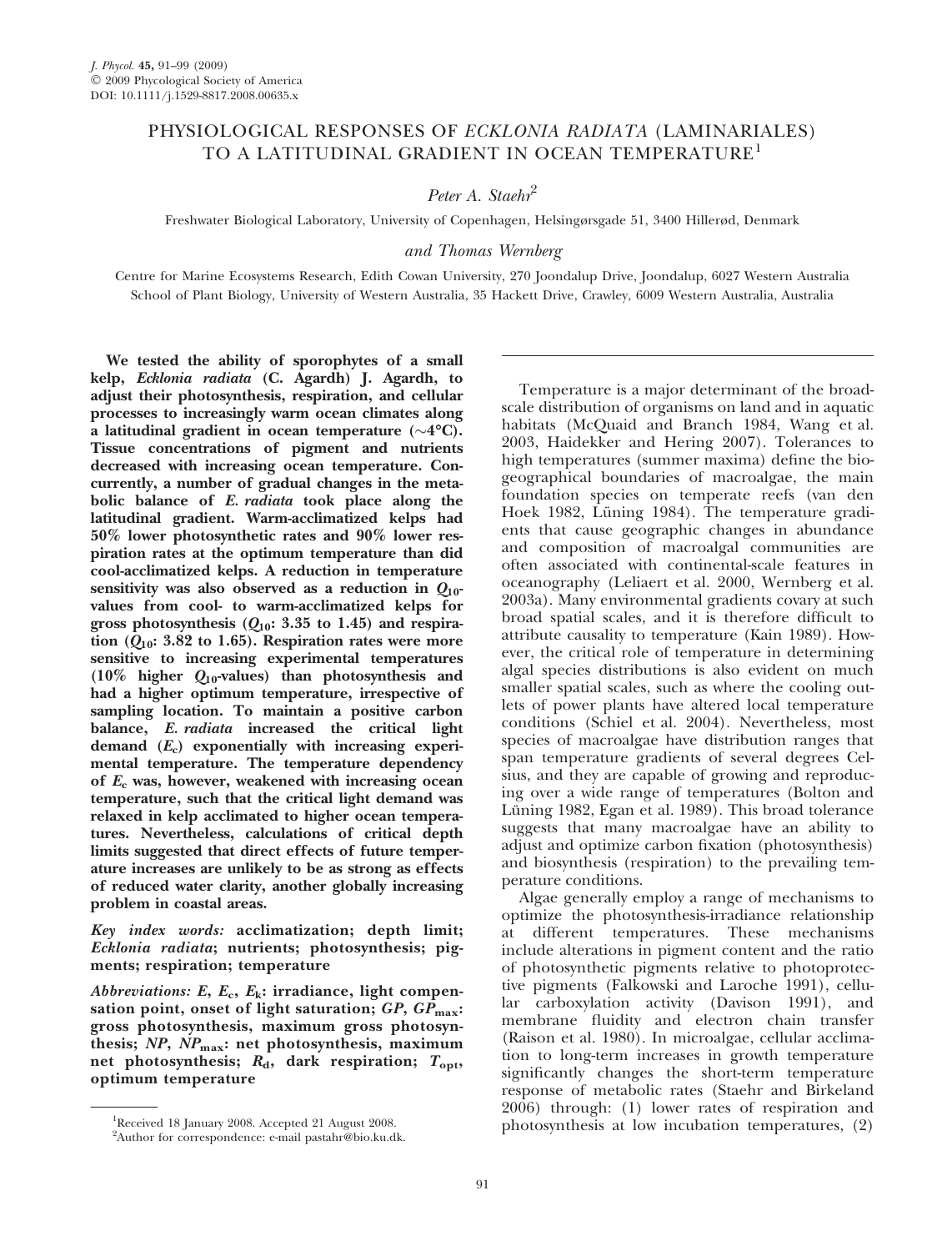weaker response of respiration and photosynthesis to increasing experimental temperature, (3) higher optimum temperatures, and (4) better performance of respiration and photosynthesis at high temperatures. Similar responses seem likely for macroalgae. Furthermore, as optimum rates of photosynthesis are generally measured at lower temperatures than those for respiration, this implies a faster rise in demands than in new production of ATP and carbohydrates at high temperatures (Raven and Geider 1988). As a result, the irradiance needed for gross photosynthesis to compensate the oxygen demands for respiration  $(E_c)$  increases with increasing temperature (Maegawa et al. 1987, 1988). Consequently, unless a significant acclimatization takes place, such a relationship essentially implies a reduction in the potential depth limit of the macroalgae with increasing temperature.

This study examined differences in temperature dependency of metabolic rates of the sporophyte stage of Ecklonia radiata, a widely dominant kelp (order Laminariales) in Australasia, along a latitudinal gradient in ocean temperature. The aim was to investigate the importance of temperature in regulating metabolism in mature kelp sporophytes, and the degree of physiological adjustment to chronic exposure to warmer waters. Investigations were undertaken within a nutrient poor, clear water, coastal environment covering a latitudinal gradient in annual temperatures of 2°C–4°C (Pearce 1991, Fig. 1). This unique environment allowed us to test the hypothesis that growth at different temperatures causes a significant thermal acclimatization in the photosynthetic performance of E. radiata, and to identify the underlying mechanisms involved in



Fig. 1. Left panel: locations of study along the southwest coast of Australia with summer (short dash) and winter (long dash) isotherms (after Pearce 1991). Right panel: temperature at the reef surface, at the time of sampling kelp tissues for this study (mean + SE,  $n = 4$ ; all samples were collected within 2 weeks in December 2005). H: Hamelin Bay, M: Marmion Lagoon, J: Jurien Bay, K: Kalbarri.

thermal acclimatization of E. radiata. Moreover, empirical models of light compensation levels as a function of temperature were used to evaluate the potential effects of increasing ocean temperature on the depth distribution of this important kelp species.

#### MATERIALS AND METHODS

*E. radiata* is a small kelp ( $\sim$ 2 m, Wernberg et al. 2003b) that often dominates the macroalgal flora of temperate rocky reefs in the Southern Hemisphere (Wernberg et al. 2003a, Goodsell et al. 2004). In terms of size and canopy structure, E. radiata is similar to common kelps in the Northern Hemisphere (e.g., Laminaria digitata and Eisenia arbora), and it forms dense kelp beds of equally high productivity (Larkum 1986, Fairhead and Cheshire 2004b). E. radiata occurs in waters ranging in temperature from  $\sim8^{\circ}$ C to 24 $^{\circ}$ C (Bolton and Anderson 1994). It has been characterized as a warm-temperate species, with a broad optimal temperature range for growth and reproduction of 12°C to 20°C, and decreasing performance outside this range (Novaczek 1984). The most northerly location of this study extends toward the warmer limit of the species' distribution.

Study sites and collection of algal material. The coast of central Western Australia is a transition zone between tropical coral reefs and algal-dominated temperate reefs. The ocean climate along this coast is determined by the southward flowing Leeuwin Current, which maintains a gradual transition in water temperatures (Pearce 1991, Lourey et al. 2006), and nutrient poor conditions throughout the entire year (nitrate below  $0.5 \mu M$ , phosphate below  $0.2 \mu$ M; Lourey et al. 2006). These conditions contrast with the western margins of other continents in the Southern Hemisphere (Pearce 1991), where changes in ocean temperature usually are abrupt and are associated with large changes in nutrient concentrations as a consequence of localized upwelling (Dayton et al. 1999). The unique oceanographic conditions of the Australian west coast, therefore, offer an opportunity to study climate-related effects of temperature unconfounded by effects of variable nutrient levels.

Algae and water were collected from subtidal rocky reefs (10–12 m depth) at four locations, each separated by  $\sim 2^{\circ}$ latitude (~350 km coastal distance) (Fig. 1): Hamelin Bay (34°13.3 S, 115°01.7 E), Marmion Lagoon (31°  $(31^{\circ}49.4 \text{ S},$ 115°44.0 E), Jurien Bay (30°17.3 S, 115°02.5 E), and (Kalbarri, 27°42.5 S, 115°09.5 E). Depending on the season and local weather conditions, water temperatures range between 18°C and 25-C along this stretch of coast, but, at all times, there is a gradual temperature increase of 2°C–4°C from Hamelin Bay to Kalbarri (Pearce 1991, Lourey et al. 2006). Water temperature was measured  ${\sim}5$  cm above each reef at the same time as kelp sporophytes were collected for analysis (Onset tidbit logger logging every 5 min for a period of 30 min; WTA32-5 + 37, OneTemp, Adelaide, Australia). Four replicate kelps were collected from each location, one mature sporophyte from each of four reefs separated by >1 km. The kelps were kept in the dark, in aerated seawater, at ambient seawater temperature until measurements of oxygen exchange. Water was sampled for analysis of ammonia, nitrate, and phosphate. These samples were collected in clean syringes by drawing water from immediately above the kelp canopy. Water was filtered through a 0.45 µm filter and stored on ice and frozen before analysis according to Johnson (1982, 1983) and Switala (1993). All collections and measurements were done within 2 weeks in December 2005 (early summer) to ensure minimal influence of any temporal variation on the latitudinal pattern. Moreover, locations were not sampled in sequence (order: Hamelin Bay, Jurien Bay, Kalbarri, Marmion), and the weather remained consistent throughout the coastline over the entire 2-week sampling period.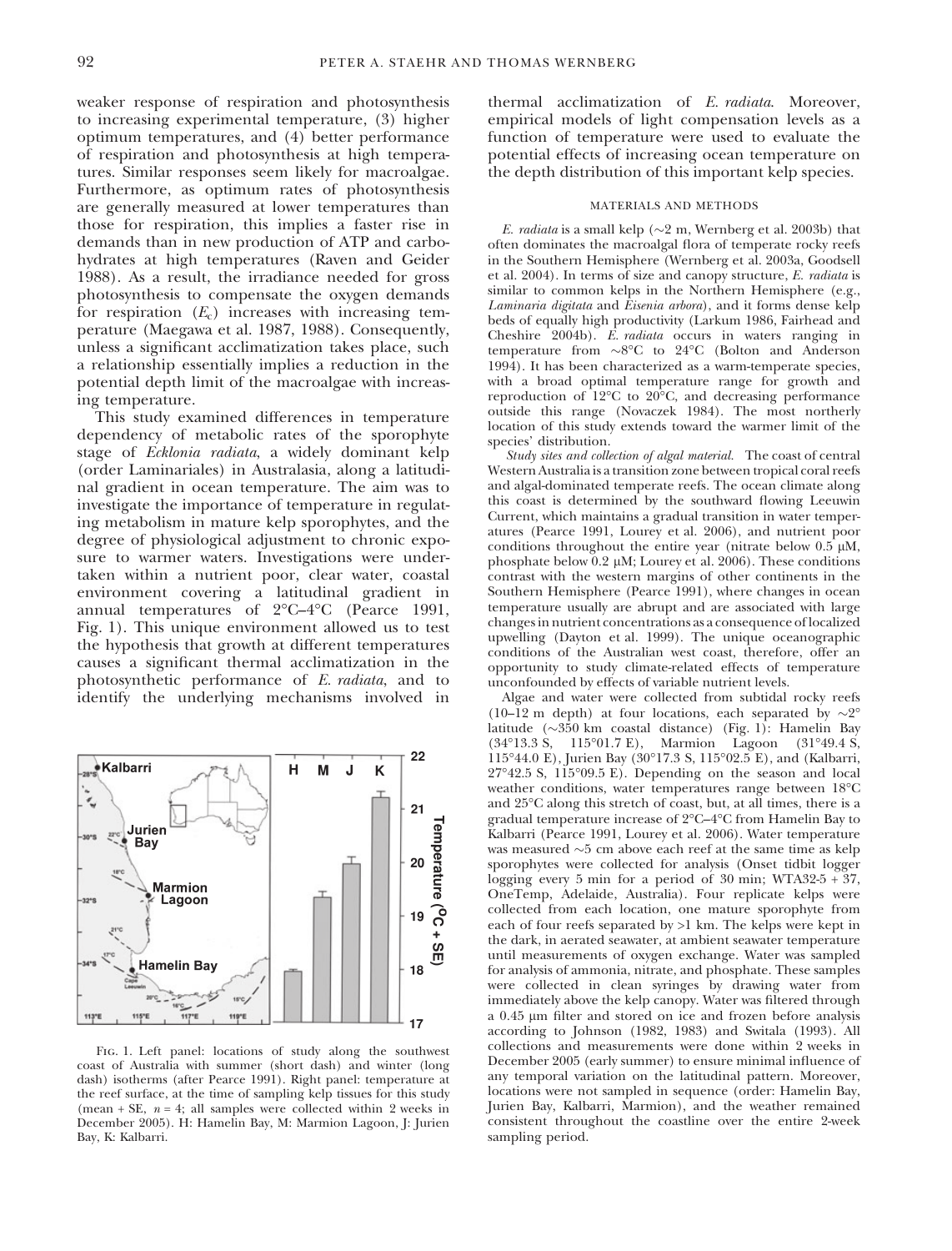Measurement of photosynthesis and respiration. Photosynthesis and respiration were determined from oxygen exchange of epiphyte-free sections  $(185 \pm 58 \text{ mg} \text{ dry weight} [dwt],$ mean  $\pm$  SD) of laterals from the lower third of the thallus. Measurements were made within a few hours of collection using a temperature-controlled incubation unit, which allowed simultaneous measurements on algal material exposed to six different light intensities (0, 13, 25, 50, 250, and 530  $\mu$ mol<br>photons  $\cdot$  m<sup>-2</sup>  $\cdot$  s<sup>-1</sup>) covering light-limited to light-saturated photosynthesis (cf. Binzer et al. 2006). All algal material was cooled to 10-C and allowed a short acclimation period of  $\sim$ 30 min prior to measurements of photosynthesis and respiration successively at 10, 20, 25, and 30-C, corresponding to the likely range of contemporary and future (+5°C) temperatures encountered by kelps in the region. Changes in oxygen concentrations were measured using a Oxyguard Handy Polaris (OxyGuard International, Birkerød, Denmark) oxygen probe, at the beginning and at the end of each incubation period, which had a duration of  $\sim$ 90 min at  $10^{\circ}$ C and 30 min for each of the remaining temperatures. The electrode was calibrated regularly.

Tissue chl and nutrients. Chl and nutrient content were measured on tissue samples from each kelp. Algal material was stored at  $-20^{\circ}$ C until freeze drying. Chl a and c were determined spectrophotometrically according to Jeffrey and Humphrey (1975). Organic carbon (C) and nitrogen (N) was measured using a Carlo-Erba EA-1108 CHN analyzer (Carlo Erba Instruments, Cambridge, UK). Organic phosphorus (P) was determined spectrophotometrically after wet oxidation with boiling  $H<sub>2</sub>SO<sub>4</sub>$  (Strickland and Parsons 1968).

Parameter calculations. The photosynthetic efficiency at low irradiance ( $\alpha$ : mg O<sub>2</sub> · g<sup>-1</sup> dwt · mol<sup>-1</sup> photons · m<sup>-2</sup>) was determined as the initial linear slope between photosynthesis and irradiance at light limitation. The photosynthetic efficiency was used to calculate the light compensation point  $(E_c = R_d/\alpha)$ , at which net oxygen exchange is zero. The maximum rate of gross photosynthesis  $(GP_{\text{max}})$  was determined by nonlinear regression of net photosynthesis (NP) normalized to dry weight (dwt) on irradiance  $(E)$  according to a saturating exponential model (Webb et al. 1974) as

$$
NP = GP_{\text{max}}[1 - \exp(-\alpha E/GP_{\text{max}})] - R_{\text{d}} \tag{1}
$$

where  $GP_{\text{max}}$  is the calculated gross light-saturated photosynthetic rate and  $R_d$  is the dark respiration rate at  $E = 0$ (positive value). Additional parameters calculated were the net maximum rate of photosynthesis,  $NP_{\text{max}}$  defined as  $GP_{\text{max}} - R_d$ , and the onset of light saturation,  $E_k$ , estimated as  $GP_{\text{max}}/\alpha$ .

The temperature-responses of  $NP_{\text{max}}$ ,  $GP_{\text{max}}$ , and  $R_d$  were fitted to the equations of Johnson et al. (1974) slightly modified by Staehr and Birkeland (2006). For each specimen and growth temperature, optimum temperature  $(T_{\text{opt}})$  was determined for  $\mathit{NP}_\text{max}, \mathit{R}_\text{d},$  and  $\mathit{GP}_\text{max}$  by a Gaussian curve fit to each temperature-response curve. Temperature-response curves were furthermore used to calculate the highest rate of  $NP_{\text{max}}$ ,  $R_{\text{d}}$ , and  $GP_{\text{max}}$  at the optimum temperature. Curvefitting was done by nonlinear regression using the Gauss iterative method in SAS/STAT software package (SAS Institute Inc. 1994).

Assessment of possible differences in the temperature responses of  $GP_{\text{max}}$ ,  $NP_{\text{max}}$ , and  $R_d$  at suboptimal temperatures (below  $T_{\text{opt}}$ ) was based on  $Q_{10}$ -values calculated as

$$
Q_{10} = (Rate_2/Rate_1)^{[10/(T2-T1)]}
$$
 (2)

where, Rate 1 and 2 are metabolic rates measured at temperatures T2 (high temperature) and T1 (low temperature), respectively. Since the choice of T1 and T2 had a systematic effect on the calculated  $Q_{10}$ -values, calculations were made

for the temperature intervals  $10^{\circ}$ C to  $20^{\circ}$ C and  $20^{\circ}$ C to  $25^{\circ}$ C. The reported  $Q_{10}$ -values were eventually calculated as a mean of these two values. To assess whether growth temperature had a significant effect on the supraoptimal (above  $T_{\text{opt}}$ ) responses of  $GP_{\text{max}}$ ,  $NP_{\text{max}}$ , and  $R_{\text{d}}$ , we calculated the decrease in rate from  $T_{\text{opt}}$  to 30°C.

Effects of long-term acclimatization (growth) temperatures on physiological parameters and estimates of the fitted temperature-response curves were compared with a linear model one-way analysis of variance (ANOVA). In the linear model, in situ water temperature measured during sampling was used as a quantitative parameter to represent the gradual increase in water temperatures from Hamelin Bay to Kalbarri. This comparison allowed us to evaluate the extent to which the temperature gradient explains differences in physiological and metabolic response variables. All data had homogeneous variances (Levene's test,  $P > 0.05$ ) and satisfied the assumptions of normality (Kolmogorov–Smirnov D-test,  $P < 0.05$ ). All data analysis was performed using SAS/STAT (SAS Institute  $Inc. 1994$ 

Temperature effects on the critical depth. To evaluate the importance of the observed acclimatization for the performance of E. radiata under different temperature conditions, we calculated the critical depths for plants acclimatized to the coolest and warmest locations in this study ( $\sim$ 4°C difference). Assuming the critical depth to be the depth at which average daily light intensity equals the light compensation level  $(E_c)$ , we calculated the critical depth at water temperatures between 20°C and 30°C. This interval covers current summer temperatures at Hamelin Bay ( $\sim$ 20°C) and Kalbarri ( $\sim$ 25°C), and an increase in temperature of  $\sim 5^{\circ}$ C, corresponding to the projection by 2090 according to the A2 scenario of the United Nation's climate panel (IPCC 2007), at both locations. Light intensities at depth were calculated as a function of surface PAR irradiance, depth, and light attenuation as:

$$
E_{z\text{-daily}} = E_{0\text{-daily}} e^{-K_D z} \tag{3}
$$

where,  $E_{\text{z}_{\text{script}}}$  is the daily average intensity (µmol photons · m<sup>-2</sup> · s<sup>-1</sup>) at depth z (m),  $K_{\text{D}}$  (m<sup>-1</sup>) is the light attenuation coefficient, and  $\bar{E}_0$  daily is an estimate of the daily average PAR surface irradiance (µmol photons  $m^{-2} \cdot s^{-1}$ ) during midsummer, calculated as:

$$
E_{0\_daily} = \int_{Sunrise}^{Sunset} E_{0\_max} \times \sin\left(\frac{\text{hours} \times \pi}{\text{daylength (h)}}\right) \tag{4}
$$

where, daylength is 14 h,  $E_0$  <sub>max</sub> is the daily maximum radiation assumed to be 2,000 µmol photons  $\cdot$  m<sup>-2</sup>  $\cdot$  s<sup>-1</sup> at noon, and hours is the time since sunrise. To compare the importance of increasing temperatures to decreasing water clarity, another pressure on coastal ecosystems presumed to increase in the future, critical depth limits were calculated for four different light attenuation conditions  $(K_D = 0.05, 0.1, 0.2,$  and  $(0.4 \text{ m}^{-1})$  representing the range of conditions recorded near Perth, the largest city in Western Australia (Thompson and Waite 2003).

### RESULTS

Pigment and nutrient content. Significant changes occurred in the cellular content of pigments and nutrients from the southern cooler waters at Hamelin Bay to the northern warmer waters at Kalbarri (Tables 1 and 3). A general decrease was observed in cellular concentrations of chl a, but not in chl  $c$ , causing a significant reduction in the ratio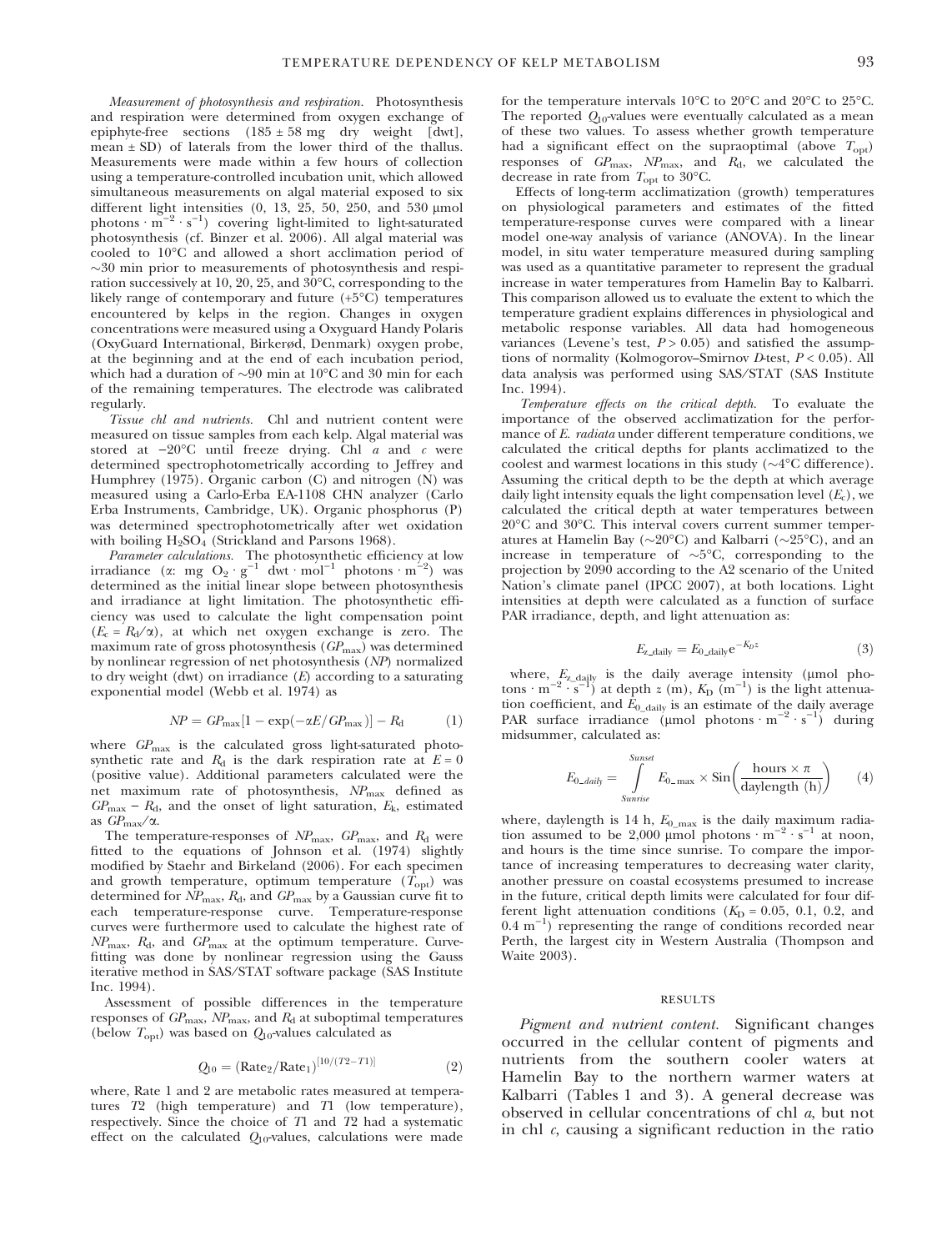TABLE 1. Tissue characteristics of Ecklonia radiata sampled at four locations. Chl *a* and chl *c* ( $\mu$ g · g<sup>-1</sup> dwt). Carbon (C), nitrogen (N), and phosphorus  $(P)$  (mg·g<sup>-1</sup> dwt). Ratios of C, N, and P were calculated on a molar basis. Data are mean  $\pm$  SE,  $n = 4$ .

|                             |                                                            | Hamelin Bay Marmion Lagoon Jurien Bay |                                                                    | Kalbarri                                        |
|-----------------------------|------------------------------------------------------------|---------------------------------------|--------------------------------------------------------------------|-------------------------------------------------|
| Chl $a$                     | $2.61 + 0.15$                                              | $2.08 + 0.31$                         | $1.81 \pm 0.18$ $1.71 \pm 0.19$                                    |                                                 |
| Chl $c$                     | $1.60 \pm 0.05$<br>Chl <i>a</i> chl <i>c</i> $1.64 + 0.10$ | $1.46 \pm 0.04$<br>$1.42 + 0.20$      | $1.51 \pm 0.05$ $1.42 \pm 0.11$<br>$1.20 \pm 0.13$ $1.20 \pm 0.10$ |                                                 |
| $\mathbf C$ and $\mathbf C$ | $282 \pm 5$                                                | $308 + 8$                             | $303 \pm 1$ $301 \pm 10$                                           |                                                 |
| N                           | $12.9 \pm 0.8$                                             | $10.8 + 0.1$                          | $8.1 \pm 0.6$ $8.7 \pm 0.4$                                        |                                                 |
| P<br>C: N                   | $2.43 + 0.09$<br>$25.7 + 1.1$                              | $2.25 + 0.25$<br>$33.4 + 1.2$         | $44.1 + 3.3$                                                       | $1.76 \pm 0.14$ $1.83 \pm 0.20$<br>$40.7 + 2.0$ |
| C: P                        | $302 \pm 11$                                               | $370 + 49$                            | $453 + 39$ $447 + 72$                                              |                                                 |
| N: P                        | $11.9 + 0.9$                                               | $11.0 + 1.1$                          | $10.6 \pm 1.6$                                                     | $10.9 + 1.5$                                    |

dwt, dry weight.

of chl a to chl c from Hamelin Bay to Kalbarri. The latitudinal increase in ocean temperature had no effect on cellular carbon content, whereas a gradual decrease in nitrogen and phosphorus was observed (Tables 1 and 3). As a result, the ratios of carbon to nitrogen and phosphorus increased from south to north, indicating a gradual decrease in the nutritious value of the thallus with increasing growth temperature. Covariant nutrient availability could, however, bias this interpretation. However, our measurements of inorganic nutrients in water sampled just above the kelp canopy supported previous investigations (Lourey et al. 2006) with consistently low concentrations and insignificant differences in nutrients at the four locations: ammonia  $(0.67 \pm$ 0.62  $\mu$ M; mean  $\pm$  SD;  $P = 0.83$ , one-way ANOVA), nitrate  $(0.4 \pm 0.30 \mu\text{M}; P = 0.14)$ , and phosphate  $(0.33 \pm 0.15 \mu M; P = 0.23)$ .

Temperature effects on the light-photosynthesis relationship. Photoinhibition was not observed in any of the experiments (Fig. 2), and the nonlinear P–E



Fig. 2. Example of net photosynthesis (NP) versus irradiance relationships for kelp samples collected in Marmion Lagoon and exposed to different temperatures (mean  $\pm$  SE,  $n = 4$ ).

model fitted the data with an overall level of determination  $(r^2)$  of  $0.97 \pm 0.03$  (mean  $\pm$  SD,  $n = 64$ ) for all of the measured P–E curves. Metabolic rates followed the same dependency of increasing experimental temperatures for all locations (Fig. 3). Higher temperatures caused a gradual increase in net photosynthesis (Fig. 3A) up to an optimum  $\sim$ 25°C, after which a decrease in photosynthesis occurred. Dark respiration increased gradually toward 30°C with no clear temperature optimum (Fig. 3B).

Net photosynthesis at suboptimal incubation temperatures ( $10^{\circ}$ C and  $20^{\circ}$ C) was slightly higher for algae collected from the southern cooler waters (Fig. 3A). Optimum temperatures  $(T_{opt})$  for maximum rates of net photosynthesis showed a small and nonsignificant increase  $(P = 0.09,$  one-way linear ANOVA) with increasing ocean temperatures. No differences in  $T_{\text{opt}}$  were determined for  $GP_{\text{max}}$ between locations (Tables 2 and 3), and 75% of the respiration samples were found to have a  $T_{\text{opt}}$  of 30-C, corresponding to the highest incubation temperature applied.  $T_{\text{opt}}$  was accordingly much higher for respiration (> $30^{\circ}$ C), compared to  $GP_{\text{max}}$  $(26.1 \pm 2.0^{\circ} \text{C})$  and  $NP_{\text{max}}$   $(24.4 \pm 1.6^{\circ} \text{C})$ . Metabolic rates at  $T_{\rm opt}$  decreased linearly with increasing ocean temperature, the effect being most clear for respiration (rates taken at 30°C) (Tables 2 and 3).



Fig. 3. Temperature dependency of (A) light saturated net photosynthesis,  $NP_{\text{max}}$ , and (B) dark respiration,  $R_d$ , in mg  $O_2 \cdot g^{-1}$  dwt  $\cdot h^{-1}$  (mean  $\pm$  SE,  $n = 4$ ).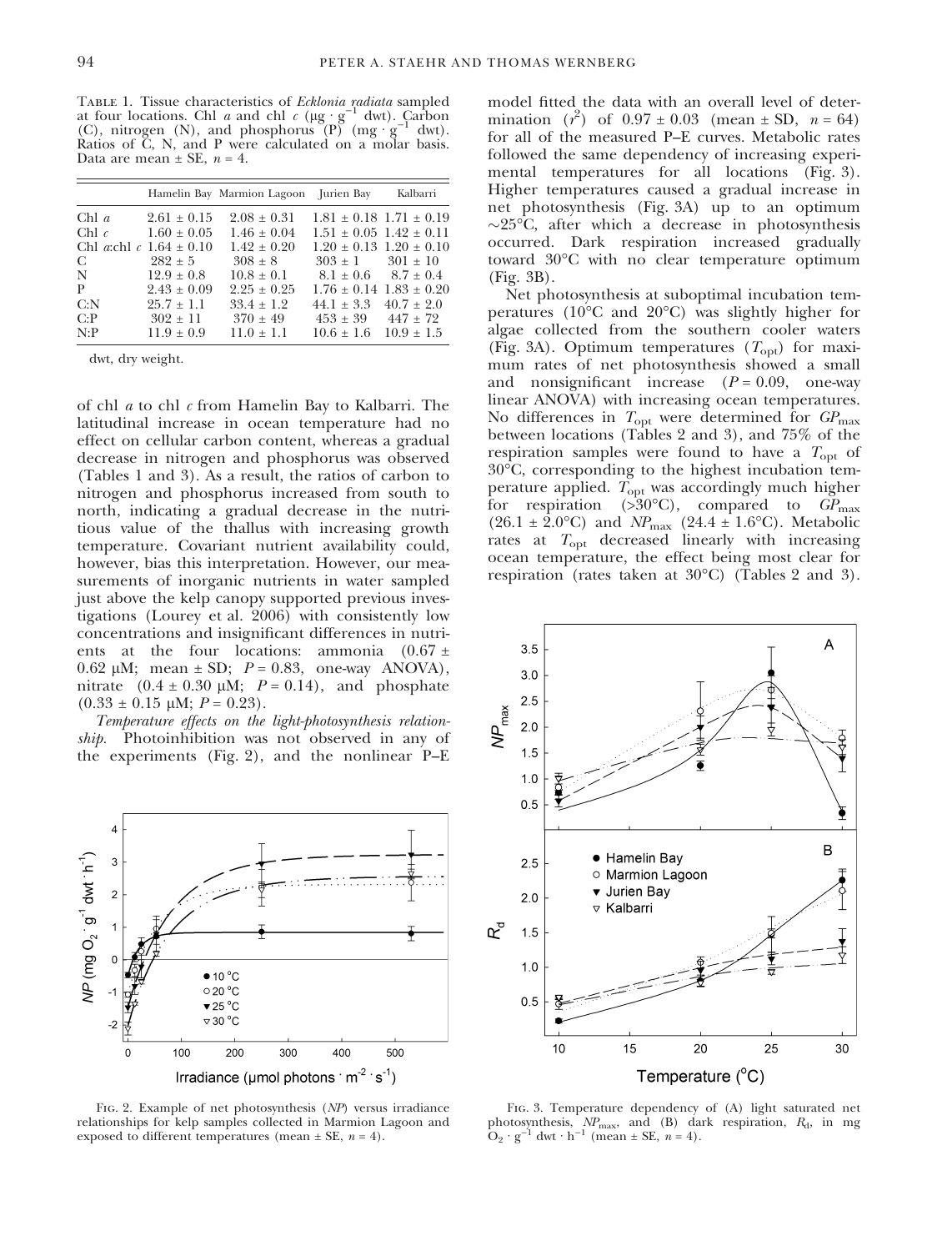Table 2. Parameter estimates from fitted temperature-response curves for gross and net photosynthesis and respiration of *Ecklonia radiata* sampled at four locations along a latitudinal temperature gradient.  $T_{\rm opt}$  (°C) is the temperature at which maximum rates were found. Rates at  $T_{\text{qpt}}$  were determined for the rate of net and gross light-saturated photosynthesis ( $NP_{\text{max}}$  and  $GP_{\text{max}}$ ; mg O<sub>2</sub> · g<sup>-1</sup> dwt · h<sup>-1</sup>). For dark respiration,  $R_{\text{d}}$ , the rate  $\frac{dwt \cdot h^{-1}}{dt}$  from  $T_{\text{opt}}$  to rates at 30°C. No reduction occurred for dark respiration.  $Q_{10}$  is the relative increase in metabolism with a  $10^{\circ}\mathrm{C}$  increase in experimental temperature. Data are mean  $\pm$  SE,  $n$  = 4.

| Parameter         | Location       | $T_{\rm opt}$  | Rate at $T_{\rm opt}$ | Reduction above $T_{\text{opt}}$ | $Q_{10}$        |
|-------------------|----------------|----------------|-----------------------|----------------------------------|-----------------|
| $NP_{\text{max}}$ | Hamelin Bay    | $23.6 \pm 0.1$ | $3.05 \pm 0.50$       | $2.71 \pm 0.29$                  | $3.40 \pm 0.23$ |
|                   | Marmion Lagoon | $24.3 \pm 0.2$ | $2.71 \pm 0.28$       | $0.93 \pm 0.06$                  | $2.48 \pm 0.35$ |
|                   | Jurien Bay     | $24.1 \pm 0.6$ | $2.38 \pm 0.39$       | $0.98 \pm 0.12$                  | $2.48 \pm 0.26$ |
|                   | Kalbarri       | $25.5 \pm 1.4$ | $1.96 \pm 0.13$       | $0.34 \pm 0.04$                  | $1.46 \pm 0.06$ |
| $R_{d}$           | Hamelin Bay    | nd             | $2.26 \pm 0.16$       | nd                               | $3.82 \pm 0.19$ |
|                   | Marmion Lagoon | nd             | $2.11 \pm 0.28$       | nd                               | $2.65 \pm 0.14$ |
|                   | Jurien Bay     | nd             | $1.38 \pm 0.18$       | nd                               | $1.91 \pm 0.18$ |
|                   | Kalbarri       | nd             | $1.18 \pm 0.12$       | nd                               | $1.65 \pm 0.20$ |
| $GP_{\text{max}}$ | Hamelin Bay    | $25.1 \pm 0.2$ | $4.43 \pm 0.31$       | $1.84 \pm 0.17$                  | $3.35 \pm 0.12$ |
|                   | Marmion Lagoon | $26.9 \pm 1.0$ | $4.25 \pm 0.26$       | $0.37 \pm 0.12$                  | $2.35 \pm 0.29$ |
|                   | Jurien Bay     | $25.2 \pm 1.1$ | $3.46 \pm 0.53$       | $0.71 \pm 0.23$                  | $2.11 \pm 0.23$ |
|                   | Kalbarri       | $27.1 \pm 1.3$ | $3.04 \pm 0.15$       | $0.15 \pm 0.11$                  | $1.45 \pm 0.04$ |

Table 3. Linear model one-way analysis of variance (ANOVA) on the effect of temperature on physiological conditions and on parameters describing the temperature dependence of  $NP_{\text{max}}$ ,  $R_{\text{d}}$ ,  $GP_{\text{max}}$ , and  $E_{\text{c}}$  (the light compensation level). In the linear model, in situ water temperatures at the time of sampling (see Fig. 1) were used to represent the gradual increase in annual water temperatures. Dependent variables are described in Table 2. Degrees of freedom = 3. The slope coefficient indicates the direction of the relationships, and  $r^2$  represents the proportion of variability accounted for by increasing temperature. Significant effects  $(P < 0.05)$  are highlighted in bold.

| Variable                                 | Type II SS | $\cal F$ | Slope    | $\boldsymbol{P}$ | $r^2$ |
|------------------------------------------|------------|----------|----------|------------------|-------|
| Chl $a$                                  | 1.77       | 9.10     | $-0.29$  | 0.0093           | 0.39  |
| Chl $c$                                  | 0.055      | 2.92     | $-0.05$  | 0.11             | 0.17  |
| Chl $a$ chl $c$                          | 0.45       | 5.83     | $-0.14$  | 0.03             | 0.29  |
| $\mathcal{C}$                            | 623        | 2.42     | 5.39     | 0.14             | 0.15  |
| $\mathbf N$                              | 46.10      | 20.38    | $-1.47$  | 0.0005           | 0.59  |
| $\mathbf{P}$                             | 0.97       | 6.90     | $-0.21$  | 0.02             | 0.33  |
| C: N                                     | 582        | 18.72    | 5.21     | 0.0007           | 0.57  |
| C: P                                     | 51,982     | 5.99     | 49.21    | 0.0282           | 0.30  |
| N:P                                      | 2.42       | 0.38     | $-0.34$  | 0.55             | 0.03  |
| $T_{\rm opt}$ for $N P_{\rm max}$        | 7.04       | 3.28     | 0.57     | 0.09             | 0.19  |
| $T_{\rm opt}$ for $GP_{\rm max}$         | 5.19       | 1.31     | 0.49     | 0.27             | 0.09  |
| Rate at $T_{\rm opt}$ for $NP_{\rm max}$ | 2.59       | 6.07     | $-0.35$  | 0.0273           | 0.30  |
| Rate at $T_{opt}$ (30°C) for $R_d$       | 2.94       | 18.06    | $-0.37$  | 0.0008           | 0.56  |
| Rate at $T_{\rm opt}$ for $GP_{\rm max}$ | 4.68       | 10.71    | $-0.47$  | 0.0056           | 0.43  |
| $Q_{10}$ for $\dot{MP}_{\text{max}}$     | 7.21       | 30.39    | $-0.58$  | < 0.0001         | 0.68  |
| $Q_{10}$ for $R_{\rm d}$                 | 10.52      | 61.96    | $-0.70$  | < 0.0001         | 0.82  |
| $Q_{10}$ for $GP_{\text{max}}$           | 7.36       | 52.53    | $-0.59$  | < 0.0001         | 0.79  |
| Reduction of $NP_{\text{max}}$           | 10.76      | 22.45    | $-0.71$  | 0.0003           | 0.62  |
| Reduction of $GP_{\text{max}}$           | 5.02       | 10.21    | $-0.48$  | 0.0065           | 0.42  |
| $E_c$ slope                              | 0.004      | 6.56     | $-0.015$ | 0.0237           | 0.34  |
| $E_c$ intercept                          | 113        | 4.10     | 2.45     | 0.06             | 0.24  |

The biomass-specific rates of metabolism were accordingly the highest for plants with a high content of N, P, and chl a, acclimatized to cooler temperatures.

 $Q_{10}$ -values for  $NP_{\text{max}}$ , respiration, and  $GP_{\text{max}}$  were the highest at Hamelin Bay and decreased significantly toward the warmer locations in the north (Tables 2 and 3). Metabolic rates in the cool-acclimatized kelps were more strongly stimulated by the short-term temperature experiments than plants acclimatized to a warmer ocean climate. Acclimatization to warmer conditions was furthermore seen in a less pronounced reduction in metabolic rates at supraoptimal temperatures (Tables 2 and 3), suggesting that warm-acclimatized kelps in the northern waters perform better at high (>25°C) temperatures.

The light level needed for E. *radiata* to maintain a positive net metabolism  $(E_c)$  increased exponentially with increasing incubation temperature at all locations (Fig. 4A). However, the temperature dependency of  $E_c$ , seen as the slope of the exponential curves, decreased significantly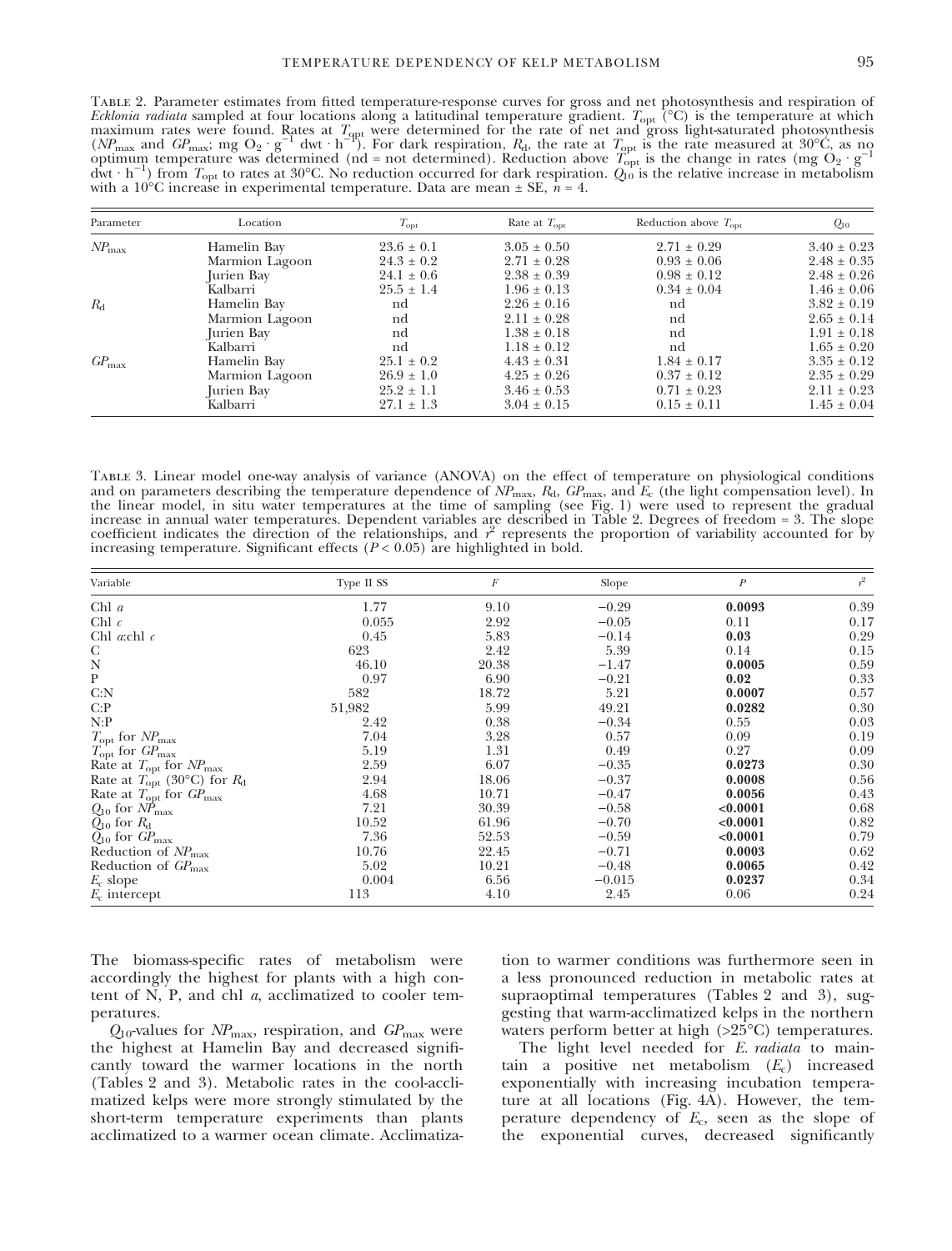

FIG. 4. (A) Light compensation level (µmol photons  $\cdot$  m<sup>-2</sup>  $\cdot$ s<sup>-1</sup>) and (B) light saturation level (µmol photons · m<sup>-2</sup> · m<sup>-1</sup>) as a function of experimental temperature (mean  $\pm$  SE,  $n = 4$ ).

from Hamelin Bay toward Kalbarri (Table 3). This finding implies that E. radiata has a considerable ability to optimize cellular metabolism to warmer conditions. Regardless of the growth temperature, the amount of light needed to saturate photosyntesis  $(E_k)$  increased with increasing incubation temperature (Fig. 4B). The increase was slightly lower for the warm-acclimatized kelp, signifying that acclimatization to growth temperature also compensated for the short-term effect of temperature on  $E_k$ .

Temperature effects on the critical depth. Calculations of critical depths for waters of different temperature  $(20^{\circ}C - 30^{\circ}$ C) and attenuation  $(0.05-0.40 \text{ m}^{-1})$ clearly suggested that changes in water clarity are likely to impose more severe limitations on kelps than changes in temperature (Fig. 5). Regardless of water clarity, a temperature increase of 5°C caused a 10% decrease in the depth limit for cool-acclimatized (Hamelin Bay) kelps and a 2% decrease for warm-acclimatized (Kalbarri) kelps. In contrast, a change in light attenuation from clear waters with  $K_{\text{D}} = 0.1 \text{ m}^{-10}$  to slightly more turbid waters with  $K_D = 0.2 \text{ m}^{-1}$ , caused a decrease in depth limits by  $50\%$ . Adding a temperature rise from  $25^{\circ}\mathrm{C}$  to  $30^{\circ}\mathrm{C}$ would only cause a further reduction in depth limits of 5% for cool-acclimatized and 1% for warmacclimatized kelp.



Fig. 5. Calculated critical depths in cool- and warm-acclimatized kelp for different temperatures and, under very clear  $(K_D = 0.05 \text{ m}^{-1})$  to turbid  $(K_D = 0.4 \text{ m}^{-1})$  attenuation conditions. The natural depth limit of Ecklonia radiata in southwestern Australia exceeds 50 m (T. Wernberg, personal observation).

#### DISCUSSION

This study showed that significant physiological differences exist in the sporophyte stage of a widely dominant perennial macroalga along a latitudinal gradient in ocean temperature. Recent investigations provide strong support for the idea that morphological and physiological differences in E. radiata across a wide range of environmental gradients represent phenotypic variability rather than genotypic divergence (Wernberg et al. 2003b, Fowler-Walker et al. 2006, Wing et al. 2007). Thus, assuming the gradual northward increase in chronic temperature exposure to be the main driver for the cellular and metabolic changes in E. radiata, increasing growth temperatures significantly decreased the cellular pigment and nutrient content of the kelp. At the same time, there was a significant decrease in the temperature sensitivity of metabolic rates (decreasing  $Q_{10}$ -values and better performance at supraoptimal temperatures) as well as a lowering of the light intensity needed for gross photosynthesis to compensate the oxygen demands for respiration  $(E<sub>c</sub>)$ . These results reflect an ability of E. *radiata* to optimize the metabolic balance to the prevailing temperature conditions by adjustment of the light capture and enzymatic processes to a lower level of activity.

Cellular changes. Cool-acclimatized kelps from the southern locations had higher concentration of chl a and organically bound nitrogen and phosphorus. The chl  $\alpha$  to chl  $\alpha$  ratio has previously been reported to vary seasonally in E. radiata, with the highest ratio during winter (Fairhead and Cheshire 2004a). These cellular changes are consistent with increasing enzyme (Raven and Geider 1988), lipid (Raison et al. 1980), and photosynthetic pigment (Falkowski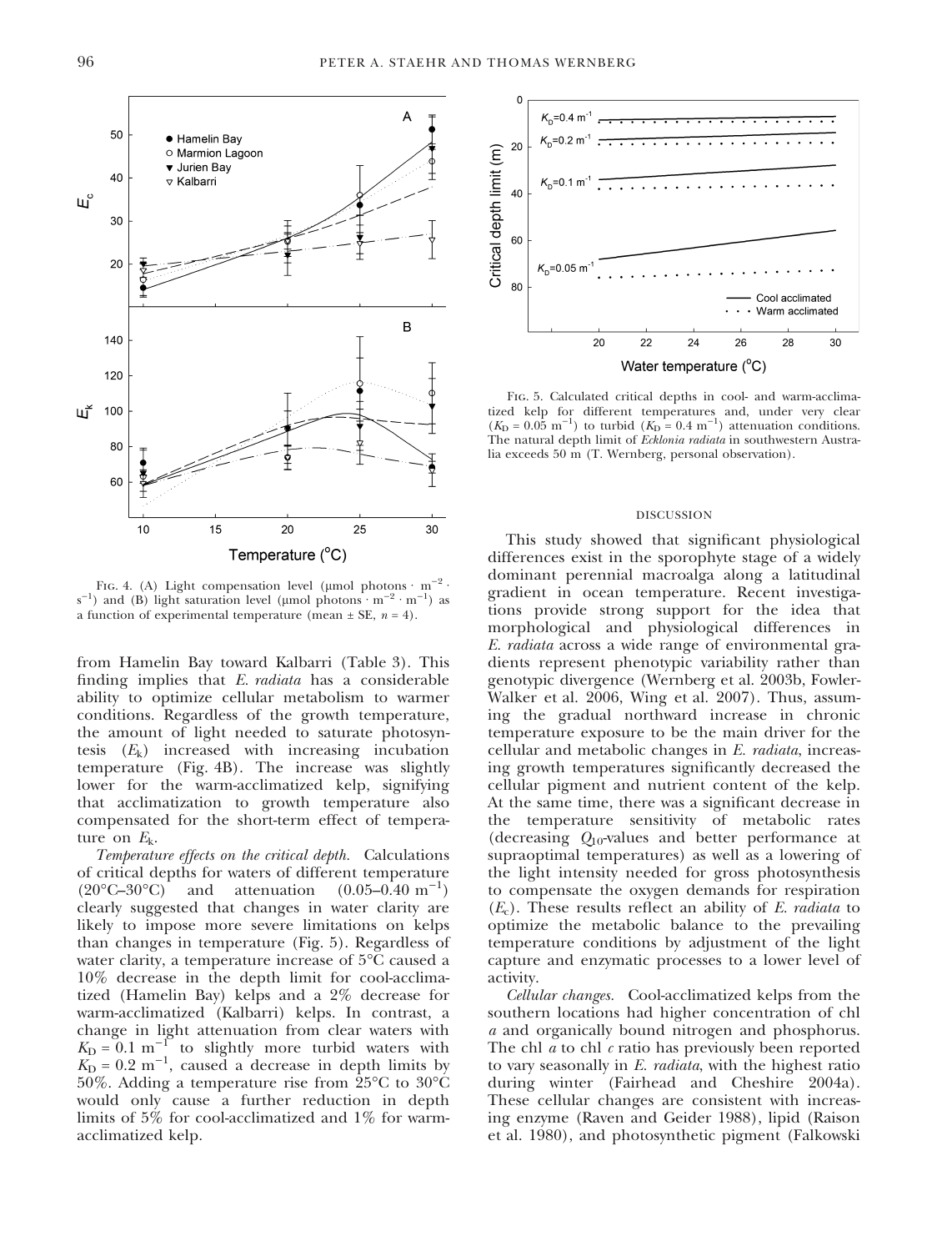and Laroche 1991) concentrations to reduce constraints of low temperatures. Temperature has previously been associated with changes in tissue content of pigments, but these observations have typically been made in comparisons of seasonal changes, where concurrent changes in light availability also explained the changes in pigment concentrations (Campbell et al. 1999, Fairhead and Cheshire 2004b). Light is unlikely to be a major covariate of temperature in our study. The annual difference in global insolation between the latitudes of the northern and the southern locations is on the order of 10% more light at Kalbarri compared with Hamelin Bay (Kain 1989), with smaller differences  $(\sim8\%)$ during summer (T. Wernberg unpublished data). Irradiance reaching the kelp bed furthermore depends on water transparency and depth. Measurements of water transparency during summer 2005 (T. Wernberg unpublished data) gave light extinction coefficients  $(0.16 \pm 0.02; \text{ mean } \pm \text{ SD})$  similar to those reported by Thompson and Waite (2003) with no significant differences between the investigated locations ( $P = 0.10$ , one-way ANOVA). Kelp was sampled randomly at 10 to 12 m within locations. This variation alone causes a larger variability (25%) in the amount of light reaching the kelp beds than the variability caused by differences in latitude. Therefore, although the observed change in pigmentation with decreasing ocean temperatures is similar to the expected response of kelp acclimatized to lightlimited conditions (Campbell et al. 1999), it seems most likely to be a result of long-term physiological acclimatization to different growth temperatures where slightly cooler conditions favor the synthesis of chl a in preference to antennae pigments and thus increase the chl a content.

Ambient concentration of nutrients, particularly inorganic nitrogen, could also have contributed to the observed patterns of pigment content and photosynthetic potential. Nitrogen limitation may reduce pigment synthesis and decrease carbon metabolism (Falkowski and Raven 1997). Productivity in the upper mixed surface waters (0–100 m depth) of the entire southwestern Australian shelf region is severely nitrogen limited all year round with a molar N:P ratio of typically  $\leq 4$  (Lourey et al. 2006). A low concentration of phytoplankton (chl a always below  $1 \mu g \cdot L^{-1}$ ), with no differences between Kalbarri and Hamlin Bay, is further evidence of low nutrient levels year-round (Lourey et al. 2006). Also, at the time of sampling, nutrients levels were low at all of the investigated locations. Considering the nutrient poor status of the region, increasing temperature-induced nutrient limitation would explain the negative relationship between the lower N and P content of E. *radiata* at increasingly warm locations.

Given the very similar light and nutrient conditions along the coast of southwestern Australia, it seems probable that the gradient of increasing ocean temperatures toward the north is responsible for the observed patterns in cellular nutrient and pigment composition. The most plausible explanation is a combination of two mechanisms where increasing temperatures relax the enzymatic requirements to meet the constraints of cool conditions and simultaneously raise the metabolic demand for nutrients and thereby the likelihood of nutrient limitation.

Temperature effects on metabolic performance. Cellular changes induced by differences in ocean temperature had profound effects on the short-term (1–2 h) temperature response of both photosynthetic and respiratory rates. Warm-acclimatized kelp with less nutritive tissue and lower pigment content generally had lower metabolic rates (most evident at  $T_{\text{opt}}$ ) than did cool-acclimatized plants. Similar results have been reported for the kelp Saccharina latissima (Davison et al. 1991) and microalgae (Staehr and Birkeland 2006). Like microalgae (Staehr and Birkeland 2006), E. radiata acclimatized to warmer growth conditions by reducing the immediate response to increasing temperatures (low  $Q_{10}$ -values) and by exerting a higher tolerance to supraoptimal temperatures.

Optimum temperature for net photosynthesis  $(T_{\rm opt})$  for *E. radiata* was determined to be ~25°C. Sakanishi et al. (1989) observed similar values for Ecklonia cava in a seasonal study, where they also found slightly higher  $T_{\text{opt}}$ -values in summer than in winter. The lack of difference in optimum temperature between the locations in this study most likely reflects a search for relatively small changes in optimum temperatures using too few experimental temperatures. For all locations, however, we found lower optimum rates for photosynthesis than for respiration. Respiration was also more sensitive to increasing experimental temperatures (higher  $Q_{10}$ values) than photosynthesis (Table 2), implying that increasing temperatures raise the respiratory energy demand faster than photosynthetic production of new ATP and carbohydrates. To maintain a positive carbon balance, E. radiata therefore increases the critical light demand  $(E_c)$  when temperatures increase. This phenomenon was previously suggested by Fairhead and Cheshire (2004a) to explain seasonal variation in  $E_c$ , but the exponential-type temperature dependency of  $E_c$  has not been documented before. More importantly, we determined that this temperature dependency was weakened with increasing growth temperature, such that the critical light demand is relaxed in kelp acclimatized to higher temperatures, and a similar response was observed for the light saturation level  $(E_k)$ . Consequently, kelp from Hamelin Bay (cool) and Kalbarri (warm) were able to achieve similar rates of lightlimited photosynthesis and similar  $E_c$  and  $E_k$  values at their respective growth temperature. Davison et al. (1991) also reported that acclimatization responses in S. latissima to growth temperature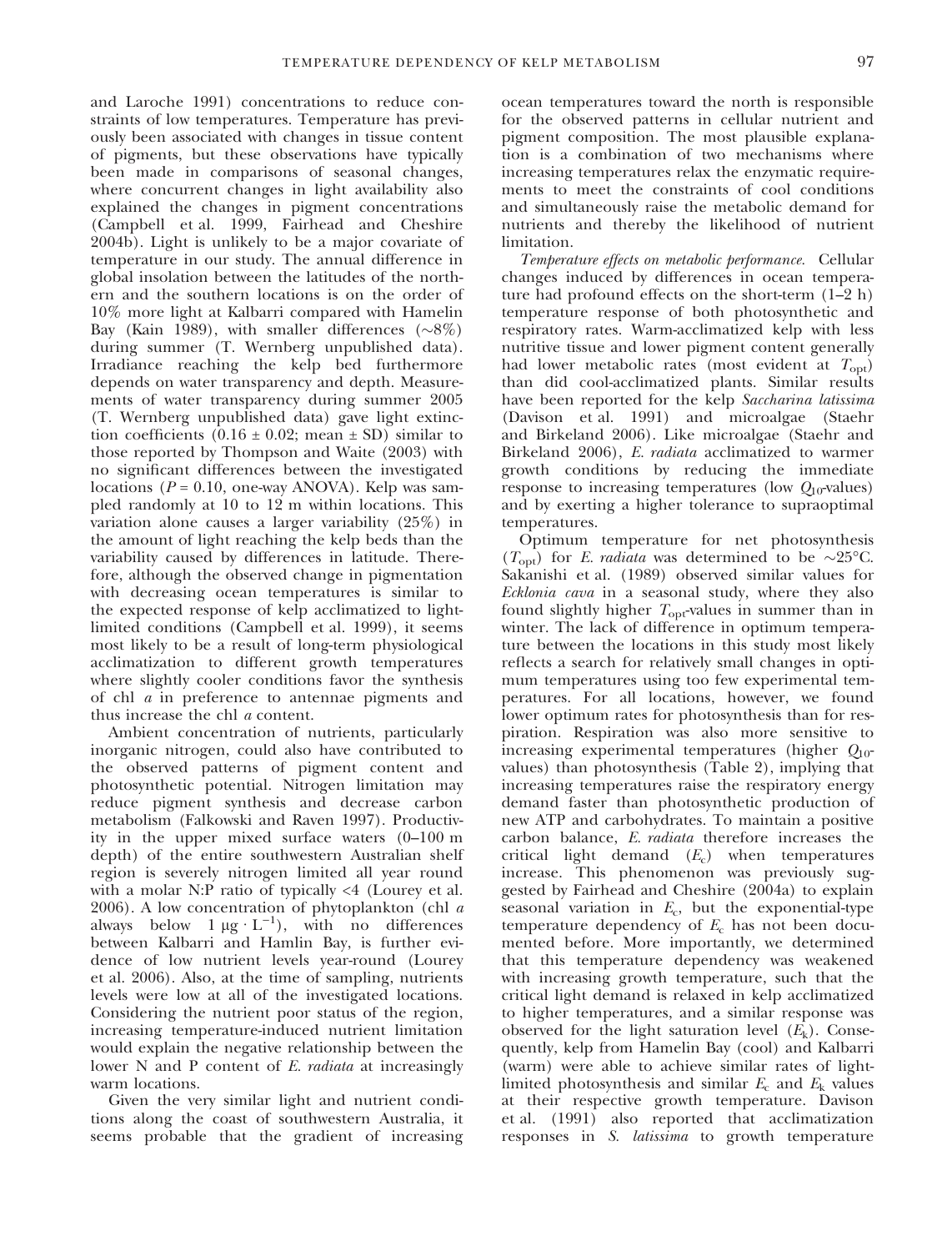compensated for the short-term effect on  $E_c$  and  $E_k$ in the laboratory.

Importance of temperature acclimation. Dense kelp beds of E. radiata exist below 50 m depth in Western Australia (Bolton and Anderson 1994, T. Wernberg personal observation), suggesting that the calculated depth limits are reasonable. Calculations of critical depth under different scenarios of water temperature, water clarity, and temperature acclimatization highlighted some important points. Most importantly, given the ability of E. radiata to acclimatize its carbon metabolism, increasing global temperatures in themselves are not likely to cause severe reductions in the critical depth limit. In comparison, deteriorating light conditions are a much greater threat to the depth limits of this ecologically important kelp. This relationship is important because indirect effects of increasing global temperatures include altered weather patterns and sea level rise (IPCC 2007), which in addition to other human activities are likely to cause increased terrestrial runoff of sediments and nutrients and ultimately diminish water clarity (Vitousek et al. 1997, Airoldi and Beck 2007). It is therefore likely that predicted changes in temperature and turbidity will have a negative synergistic effect on the current depth distribution of sporophytes or their spatial distribution around populated areas prone to reduced water quality (Airoldi and Beck 2007). Moreover, while our results are restricted to the direct effects of ocean temperature on mature sporophytes, it is possible that these are more stress-tolerant than the microscopic gametophytes (Matson and Edwards 2007). However, this possibility seems questionable given that gametophytes of E. radiata become fertile over a wider range of temperatures than the local range of ambient sea temperatures where the species is found (Bolton and Anderson 1994). Also, a negative correlation between growth rate of mature plants and sea temperatures >18°C–20°C (Kirkman 1984) supports the idea that low tolerance of sporophytes to high temperatures may limit the distribution of the species (Hatcher et al. 1987) rather than growth and fertility of the haploid phase. We find that mature E. radiata displays pronounced physiological and metabolic adjustments to rising temperatures. The key to understanding how organisms will respond to future environmental changes is understanding the extent to which acclimatization is important (Edmunds and Gates 2008). In a climate change perspective, our study shows that for kelps, deteriorating light conditions associated with environmental degradation is likely to have a more negative effect on depth distributions of the sporophytes than increasing temperatures. However, more research aimed at highlighting the interactive effects of increasing temperatures and reduced water quality on physiological processes at

different life stages is needed to understand the new constraints of future environments on kelp distribution.

This research was funded by the Australian Research Council through a Discovery grant (DP0555929) to T. W. We would like to thank K. Waddington for assistance in the field and M. Vanderklift and J. Borum for valuable comments on the manuscript. All experiments conducted in this study comply with Australian laws.

- Airoldi, L. & Beck, M. W. 2007. Loss, status and trends for coastal marine habitats of Europe. Oceanogr. Mar. Biol. Annu. Rev. 35:345–405.
- Binzer, T., Sand-Jensen, K. & Middelboe, A. L. 2006. Community photosynthesis of aquatic macrophytes. Limnol. Oceanogr. 51:2722–33.
- Bolton, J. J. & Anderson, R. J. 1994. Ecklonia. In Akatsuka, I. [Ed.] Biology of Economic Algae. SPB Academic Publishing, The Hague, pp. 385–406.
- Bolton, I. J.  $\&$  Lüning, K. 1982. Optimal growth and maximal survival temperatures of Atlantic Laminaria species (Phaeophyta) in culture. Mar. Biol. 66:89–94.
- Campbell, S. J., Bite, J. S. & Burridge, T. R. 1999. Seasonal patterns in the photosynthetic capacity, tissue pigment and nutrient content of different developmental stages of Undaria pinnatifida (Phaeophyta: Laminariales) in Port Phillip Bay, southeastern Australia. Bot. Mar. 42:231–41.
- Davison, I. R. 1991. Environmental effects on algal photosynthesis, temperature. J. Phycol. 27:2–8.
- Davison, I. R., Greene, R. M. & Podolak, E. J. 1991. Temperature acclimation of respiration and photosynthesis in the brown alga Laminaria saccharina. Mar. Biol. 110:449–54.
- Dayton, P. K., Tegner, M. J., Edwards, P. B. & Riser, K. L. 1999. Temporal and spatial scales of kelp demography: the role of oceanographic climate. Ecol. Monogr. 69:219–50.
- Edmunds, P. J. & Gates, R. D. 2008. Acclimatization in coral reefs. Mar. Ecol. Prog. Ser. 361:307–10.
- Egan, B., Vlasto, A. & Yaris, C. 1989. Seasonal acclimation to temperature and light in Laminaria longicruris de la Pyl. (Phaeophyta). J. Exp. Mar. Biol. Ecol. 129:1–16.
- Fairhead, V. A. & Cheshire, A. C. 2004a. Seasonal and depth related variation in the photosynthesis–irradiance response of Ecklonia radiata (Phaeophyta, Laminariales) at West Island, South Australia. Mar. Biol. 145:415–26.
- Fairhead, V. A. & Cheshire, A. C. 2004b. Rates of primary productivity and growth in Ecklonia radiata measured at different depths, over an annual cycle, at West Island, South Australia. Mar. Biol. 145:41–50.
- Falkowski, P. G. & Laroche, J. 1991. Acclimation to spectral irradiance in algae. J. Phycol. 27:8–14.
- Falkowski, P. G. & Raven, J. A. 1997. Aquatic Photosynthesis. Blackwell, Oxford, UK, 375 pp.
- Fowler-Walker, M. J., Wernberg, T. & Connell, S. D. 2006. Differences in kelp morphology between wave sheltered and exposed localities: morphologically plastic or fixed traits? Mar. Biol. 148:755–67.
- Goodsell, P. J., Fowler-Walker, M. J., Gillanders, B. M. & Connell, S. D. 2004. Variations in the configuration of algae in subtidal forests: implications for invertebrate assemblages. Austral Ecol. 29:350–7.
- Haidekker, A. & Hering, D. 2007. Relationship between benthic insects (Ephemeroptera, Plecoptera, Coleoptera, Trichoptera) and temperature in small and medium-sized streams in Germany: a multivariate study. Aquat. Ecol. DOI: 10.1007/ s10452-007-9097-z.
- Hatcher, B. G., Kirkman, H. & Wood, W. F. 1987. Growth of the kelp Ecklonia radiata near the northern limit of its range in Western Australia. Mar. Biol. 95:63–73.
- van den Hoek, C. 1982. Phytogeographic distribution of groups of benthic marine algae in the North Atlantic Ocean. A review of